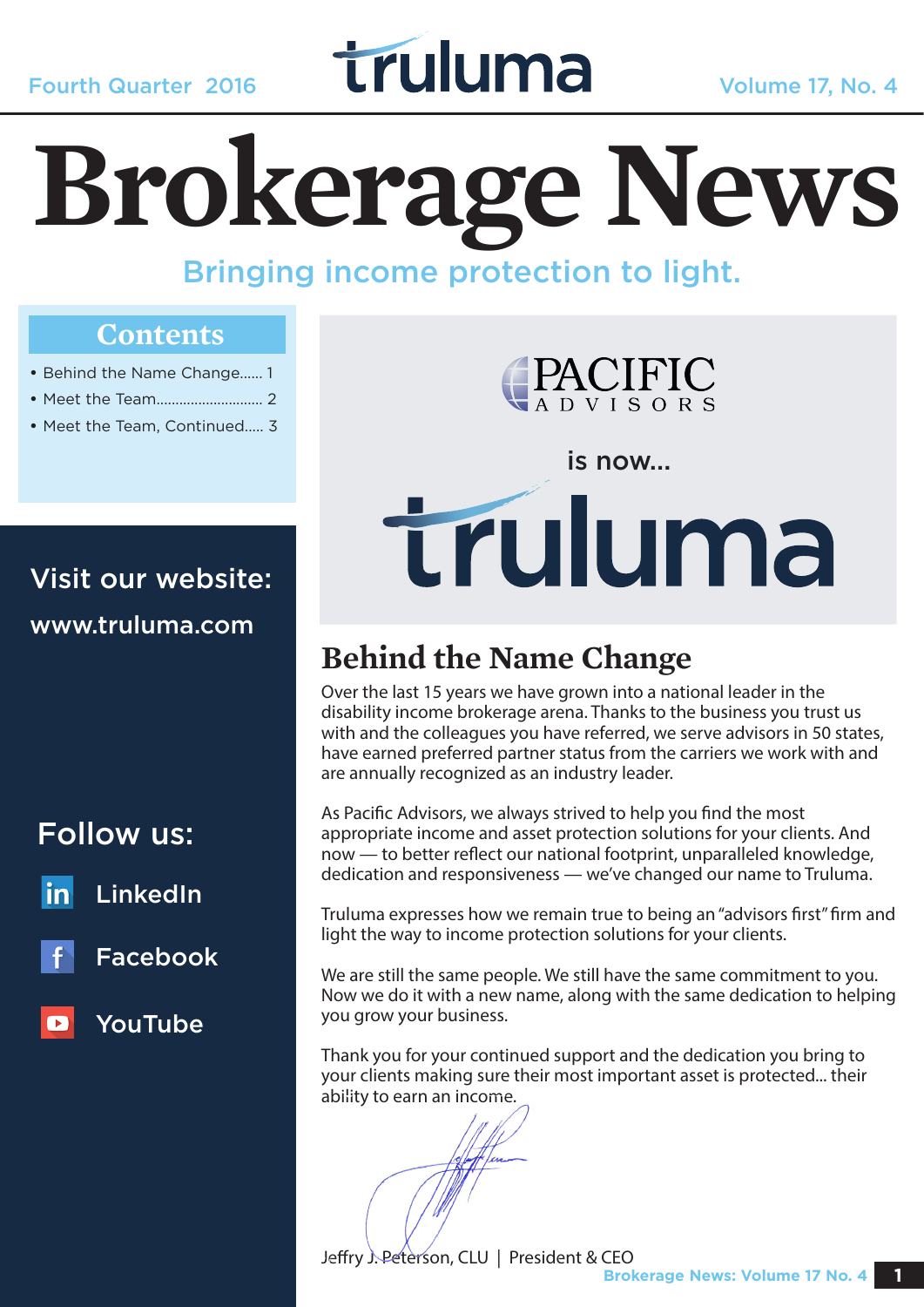#### **Meet the Team**



**Jeffry Peterson, CLU, CEO and DI Consultant Jeff@truluma.com**

Jeff started in the financial services industry in 1990 after earning a degree in Economics from University of Washington and founded Truluma (then Pacific Advisors) in October

of 2000 to provide advisors with a single access point to the income protection marketplace. Pulling from his experience as a Million Dollar Rountable producer and Disability Income Specialist, Jeff modeled Truluma as an advisor-first firm, a principal which continues to guide the company today. Jeff has spoken at numerous NAIFA, FPA and International DI Society events across the country however spends the majority of his time setting Truluma's direction and managing carrier relations. When not in the office Jeff can be found watching or playing soccer, traveling, attempting to perfect his BBQ skills or seated at a University of Washington sporting event.

**Favorite food:** Italian or Mexican — I could eat either every day. **Spirit animal:** A Husky of course! **Random fact:** I've been to every state in the U.S.



#### **Jeffry Kerns, Vice President, DI Consultant Jkerns@truluma.com**

Jeff is Vice President of Truluma. He was born and raised in the Seattle area and graduated from Central Washington University. He started in the financial services industry in 1997 and has been a featured speaker at

many industry events. He has also served in leadership roles with the NAIFA South Sound Chapter. Having extensive product knowledge in income protection, he works with advisors to provide quality products to their clients. Jeff also appreciates spending time with friends and family and he coaches youth basketball for both of his sons' basketball teams. He loves traveling, paddle boarding, kayaking and golfing.

**Favorite book:** *Boys in the Boat* is a recent favorite. **Spirit animal:** A Monkey. **Random fact:** I'm a bit of a foodie.



#### **Megan Tay, CLTC, DI and LTC Consultant Megan@truluma.com**

With 20 years in the insurance industry, Megan's role at Truluma is to support and coach advisors in educating their clients about income and asset protection. She also conducts informational seminars and

participates in joint meetings. She was born and raised in Bellevue, WA and after graduating from Notre Dame, she began her career as a wholesale respresentative for Unum's individual product portfolio. When not working, Megan can be found at the gym every morning and spending time with her family and friends in the evenings. She loves traveling and experiencing new places.

**Favorite restaurant:** I enjoy restaurants the locals eat at while traveling.

**Favorite place:** A tie between London and Cote d'Azur. **Random fact:** I was on a TV show when I was a child.



#### **Lynn Christofferson, DI Consultant Lynn@truluma.com**

Lynn entered the insurance industry in 1987 and has specialized in Income Protection planning since 1991. She brought her experience and expertise to Truluma in 2008 where she helps advisors understand

the importance of talking to clients about income protection. Lynn was diagnosed with a chronic illness which makes her unisureable and unable to purchase more disability insurance. She shares this story with advisors and clients alike to underscore the importance of obtaining coverage. When the weather is nice, Lynn can be found on her boat enjoying the water and still answering emails.

**Favorite band:** The Beatles. **Most proud of:** Staying married for 32 years. **Random fact:** I fostered troubled teenagers.



#### **Geri Everett, CLU, LUTCF, DI Consultant Geri@truluma.com**

Geri entered the insurance industry in 1989 and has helped advisors find appropriate income protection solutions for their clients since 1996. During her career, Geri has served as the President of the Albuquerque and

Sante Fe NAIFA chapters and has taught certified continuing education courses throughout the Southwest. As a DI Consultant at Truluma Geri provides advisors with plan design expertise and helps them educate their clients about the important role income protection plays in a comprehensive financial plan. Geri loves to travel and like to laugh everyday, trying not to take life too seriously.

**Favorite band:** Tom Jones **Most proud of:** My sense of humor. **Random fact:** I took flying lessons and flew a small plane.



#### **Brian Leet, FMLI, MBA, DI Consultant Brian@truluma.com**

Brian came to Truluma with more than 10 years of experience working with individual disability insurance with a solid understanding of the DI marketplace which includes extensive product knowledge as

well as case design for individual and multi-life sales. Brian's role is to help educate advisors and their clients on income protection solutions that are available to them. Prior to coming to Truluma, Brian was the Manager of Individual Disability Insurance Sales Programs for The Standard Insurance Company where he helped design and market new products. Brian is a native Oregonian and graduated from University of Oregon with a degree in business and an emphasis in marketing and finance. He also earned an MBA from George Fox University. Brian enjoys spending time with his wife and two kids and loves traveling and rooting on the Oregon Ducks.

Favorite pizza topping: Pepperoni and pineapple. **Favorite season:** Football.

**Random fact:** I tried out for College Jeopardy once.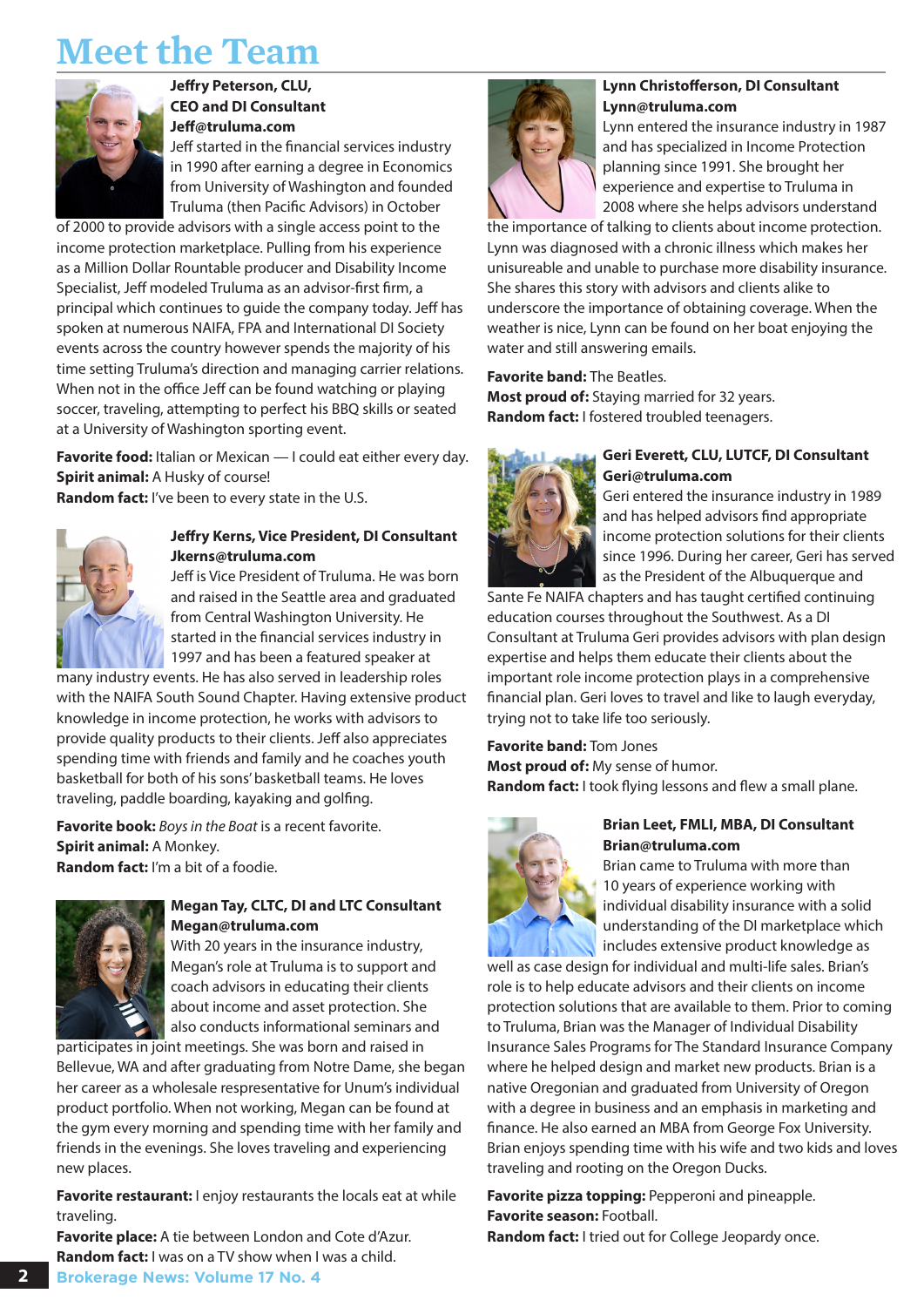### **Meet the Team**



#### **Shalanée Joyner, Internal Sales Consultant Shalanee@truluma.com**

Shalanee joined Truluma in 2016. She was born and raised in Seattle and graduated from Chapman University with a degree in Political Science and French. During college she had a variety of experiences including interning

in Washington D.C. several times. Shalanee is excited about her new career at Truluma and looks forward to growing in the industry. Outside of work she enjoys traveling, hiking, cooking and spending time with friends and family.

**Ocean or mountains?:** The ocean. I love being by the beach. **Spirit animal: A giraffe.** 

**Random fact:** I've interned in Washington D.C. three times.



#### **Cari Crandall, New Business Coordinator Cari@truluma.com**

Cari joined Truluma in 2012 as a New Business Coordinator where she works with advisors to find the best and most affordable income protection options to meet their clients' needs. Cari has lived in Bellevue, WA her entire life,

attending both Bellevue High School and Bellevue Community College. She enjoys being outdoors, gardening, being creative, doing DIY projects and spending time with her children and husband.

#### **Most proud of:** My very rad kids.

**Favorite band:** Brandi Carlile - she is the best! **Random fact:** I've been told I'm a pretty good artist, especially drawing.



#### **Amy Kirstein, New Business Coordinator Amy@truluma.com**

Amy joined Truluma in 2014 as a New Business Coordinator, finding the best DI and LTC solutions for the clients of her advisors. Amy grew up in Snohomish, WA and graduated with a degree in public health from the

University of Washington. Amy enjoys golfing, cooking, listening to music and playing games with friends.

**Superhero power I'd choose:** Breathing under water. **Most proud of:** Buying my own house.

**Random fact:** I enjoy building things like my deck, and working with power tools.



#### **Sarah Reijnen, New Business Coordinator Sarah@truluma.com**

Sarah joined Truluma in 2014. As a New Business Coordinator, she helps her advisors find DI and LTC insurance to meet their clients' needs and budgets. Sarah grew up in Grass Valley, CA and has Masters degrees in both

English and Education. As a recent transplant to the Pacific Northwest, Sarah loves embarking on new adventures and enjoys running, traveling, writing and sailing.

**Special skill:** I can wiggle my ears separately and together. **Spirit animal:** Anything fluffy or awkward. **Random fact:** I've visited more countries than U.S. states.



#### **Kelly Peterson, Licensing Manager Kelly@truluma.com**

Kelly joined Truluma in 2006 after 15 years in the wireless industry. She currently manages licensing and compliance for Truluma. Kelly grew up in West Linn, OR and graduated from the University of Oregon with a degree in

Journalism. She enjoys helping her husband, Jeff Peterson, run Truluma and spending time with their two teenagers.

**Favorite pizza topping:** Artichoke hearts.

**Special skill:** I'm really good at Wheel of Fortune. **Random fact:** I worked on the very first version of text messaging for mobile phones back in 1994 (you're welcome).



#### **Natasha Loftin, Policy Services Natasha@truluma.com**

Natasha joined Truluma in 2009 as a New Business Support Member and has since moved into policy services where she assists with inforce policy change requests and correspondence. Natasha graduated with a

degree in psychology from the University of Washington. She enjoys cooking, traveling and spending time with her husband and three sons.

#### **Favorite music:** Country.

**Spirit animal:** Dogs - especially Black Labs. **Random fact:** I'm a huge Seattle sports fan (Mariners, Huskies, Seahawks).



#### **Jaymie Mayers, Marketing Manager Jaymie@truluma.com**

Jaymie joined Truluma in 2008 as the Licensing Manager, and became the Marketing Manager in 2013. She creates all of our direct marketing pieces, newsletters and email communications as well as designing customized sales

materials for advisors. She grew up in Pasco, WA and graduated from the University of Washington with a degree in psychology. She enjoys photography, music and spending time with her husband and daughter.

**Superhero power I'd want:** Ability to teleport and avoid traffic. **Favority activity:** Photography, particulary of my active toddler. **Random fact:** I was born in Japan.